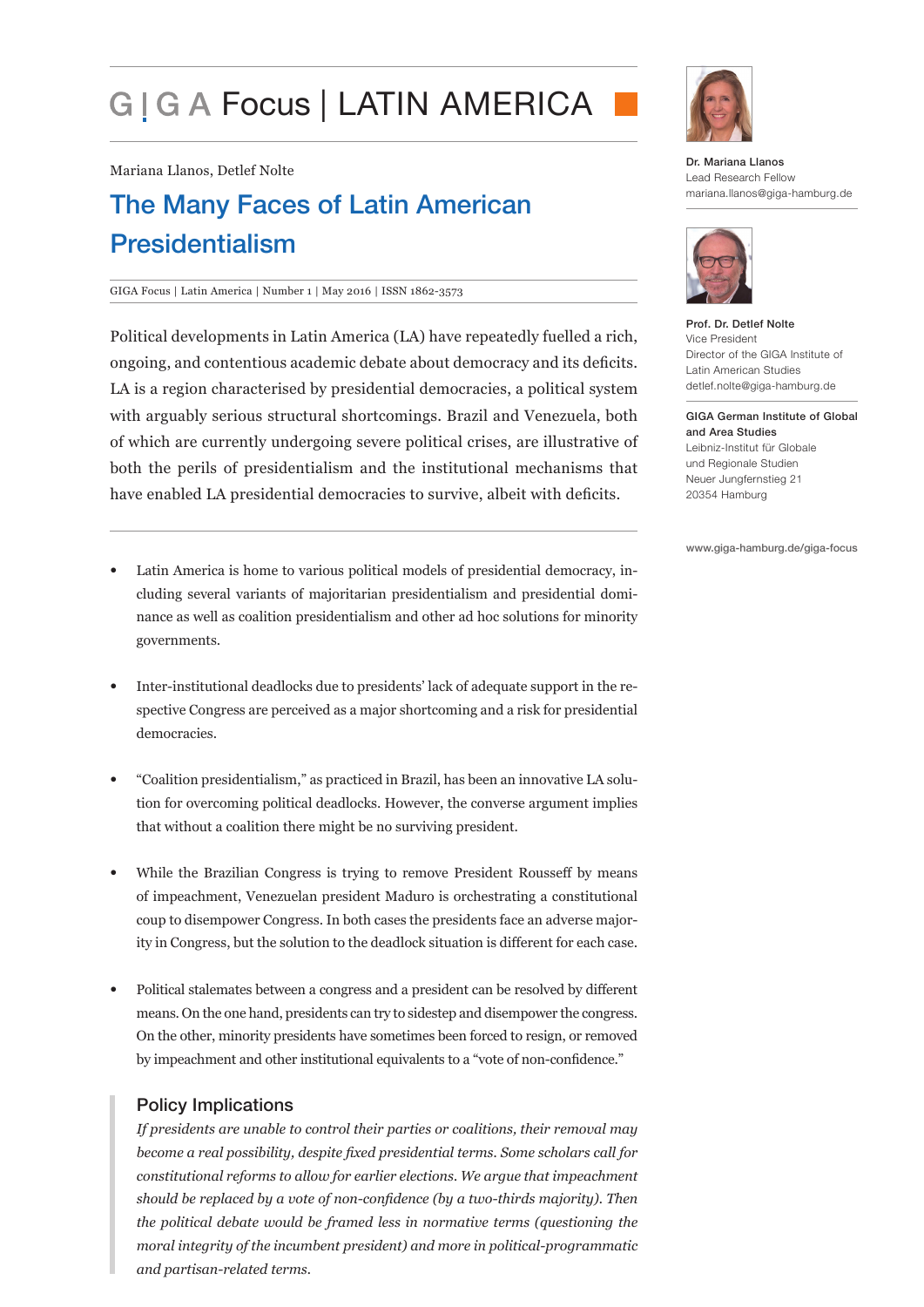## Latin America as a Role Model in the Third Wave of Democratisation

In 1990 Juan Linz published an influential article in the *Journal of Democracy* entitled "The Perils of Presidentialism" in which he did not make many favourable prognoses for the recently established democratic, and presidential, regimes of the region. But the political developments of the following decades did not corroborate his sceptical view. In its latest edition of 2016, the Bertelsmann Transformation Index (BTI) classified 17 out of 19 Latin American political systems as democracies. Certainly, a few of them are regarded as consolidating democracies, while most classify as defective democracies. Since the beginning of 2016, LA has witnessed two major political crises, in Venezuela and Brazil, which despite being extreme are predictable crises within presidential regimes, as Linz and other classical authors argued in the early years of Latin America's democratisation. In these two cases the presidents face an adverse majority in Congress: in Brazil, Congress is using the constitutional mechanism of impeachment to oust President Rousseff, while in Venezuela President Maduro is manipulating the rules of the decision-making process to disempower a confrontational Congress dominated by his political opponents. Both the crises' constellations and the instruments being used to solve the impasse situations are not new in the region. The impeachment resembles previous presidential crises during the third wave in which presidents have had to leave power before finishing their constitutionally fixed mandates under the pressure of unfavourable majorities in congress and often also protests in the streets. Where the president has left power, though, democracy has persisted. The Venezuelan case, in contrast, more closely resembles the *auto-golpe* solutions (such as that in Peru in 1992), which saw congress unilaterally closed by the executive and the democratic regime break down. Latin American presidentialism is like a chameleon: it changes its colours in response to its political environment. But it is still the same political animal. While the institutional configuration may be prone to producing political stalemates, political actors are responsible for creating and resolving these stalemates. Moreover, they do not act in a socio-economic vacuum. In Brazil and Venezuela it was the economic downturns that fuelled the loss of support for the presidents among citizens.

## The Latin American Debate about (Presidential) Democracy

Latin American political developments have repeatedly fuelled a rich, ongoing, and contentious academic debate about democracy and its deficits. The region's scholarly literature has paid particular attention to the functioning of democratic institutions (with a special focus on presidentialism). The political and academic self-reflection on how these institutions can be improved has a long tradition. Since the 1970s Latin America has also contributed significantly to general theory building in comparative politics. The academic work of renowned scholars such as Guillermo O'Donnell has inspired the study of modern authoritarian regimes using the concept of bureaucratic authoritarianism. The region was also central in a large comparative project on the breakdown of democracies (coordinated by Juan Linz and Alfred Stepan, 1978). There can be no breakdown of democracy without democracy, which demonstrates that Latin America has a longer democratic tradi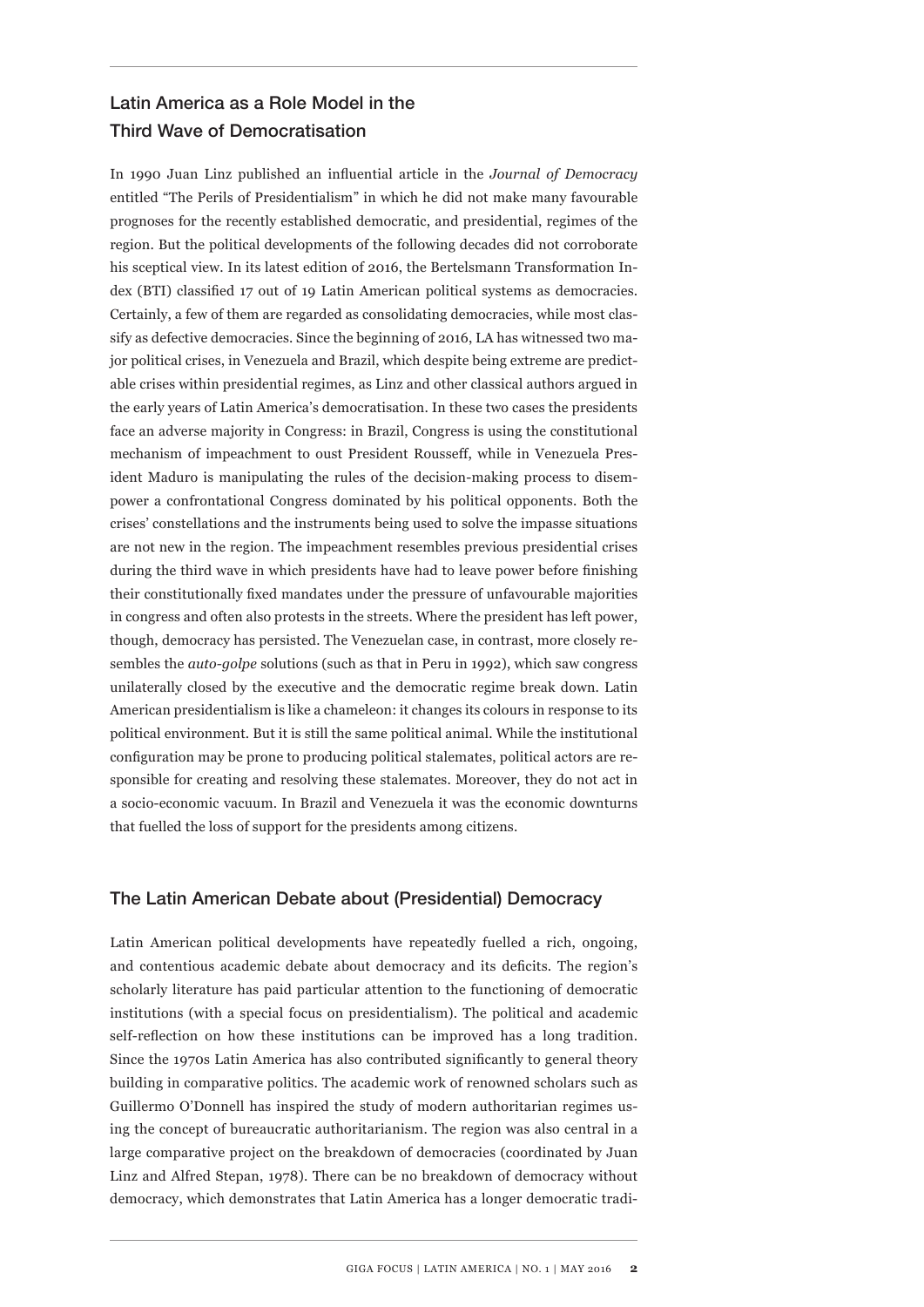tion than other world regions. Latin America was also prominent in the literature on democratic transitions. Together with Portugal, Spain, and Greece, Latin American countries embarked on the third wave of democratisation in the 1970s. In fact, the work *Transitions from Authoritarian Rule* (edited by Guillermo O'Donnell, Philippe Schmitter, and Laurence Whitehead), published in 1986, includes sections on Southern Europe and on Latin America. Juan Linz stimulated a broad intellectual debate about the virtues of parliamentarism and the perils of presidentialism (including models of semi-presidentialism). In Brazil in 1993 there was even a referendum on the form of government (presidential versus parliamentarian). Later, Guillermo O'Donnell critically analysed the "brown areas of democracy" and the deficits of accountability, introducing the concept of "delegative democracy." Other LA scholars coined innovative analytical concepts such as "hyperpresidentialism" or "coalition presidentialism." Today, these concepts belong to the academic mainstream and have enriched the analytical toolbox for the study of political institutions in developing countries beyond the region. More recently, the proponents of a "new constitutionalism" in Latin America have promised a more participatory and socially inclusive democracy.

Latin America's broad and ongoing academic debate about democratic deficits is facilitated by the existence of a great number of independent universities, research institutes and think tanks. Institutions matter, and the self-reflection of the region's scholars on how to improve their performance has a long tradition. In 2001, for instance, the Inter-American Development Bank (IDB) published a study entitled *Democracies in Development*, with the participation of many LA distinguished scholars, that analysed the effects of institutions on presidential democracies and assessed efforts to improve governance (a second revised edition was published in 2007). Another book published by the IDB in 2006, entitled *Politics of Policies*, consists of comparative analyses of institutions and political practices in Latin American presidential systems, with the objective of explaining why reforms endure in some countries and why some countries can easily change policies that are not working well. The cases of Brazil and Venezuela are currently being widely discussed within LA academia (and by LA specialists abroad), leading once more to the revision of former explanations, the introduction of new concepts, and proposals for institutional change. Perez-Linan's contribution on the importance of building a congressional shield against impeachment and Marsteintredet's arguments on the flexibilisation of the presidential term have recently been revisited, as there has been renewed interest in some of the classical texts on presidential democracy.

## The Perils of Presidentialism

In his renowned article, Juan Linz began with the observation that most of the stable democracies of Europe and the Commonwealth at that time were parliamentary regimes, while presidential regimes were either authoritarian or unstable. He argued that the instability of presidential regimes was connected to its essential features – that is, the principle of dual legitimacy, according to which both the president and the legislature equally derive their power from the vote of the people, and the fixed mandates for both elected institutions. The fixed term introduced rigidities to the system that made crisis and conflict resolution more difficult, in contrast with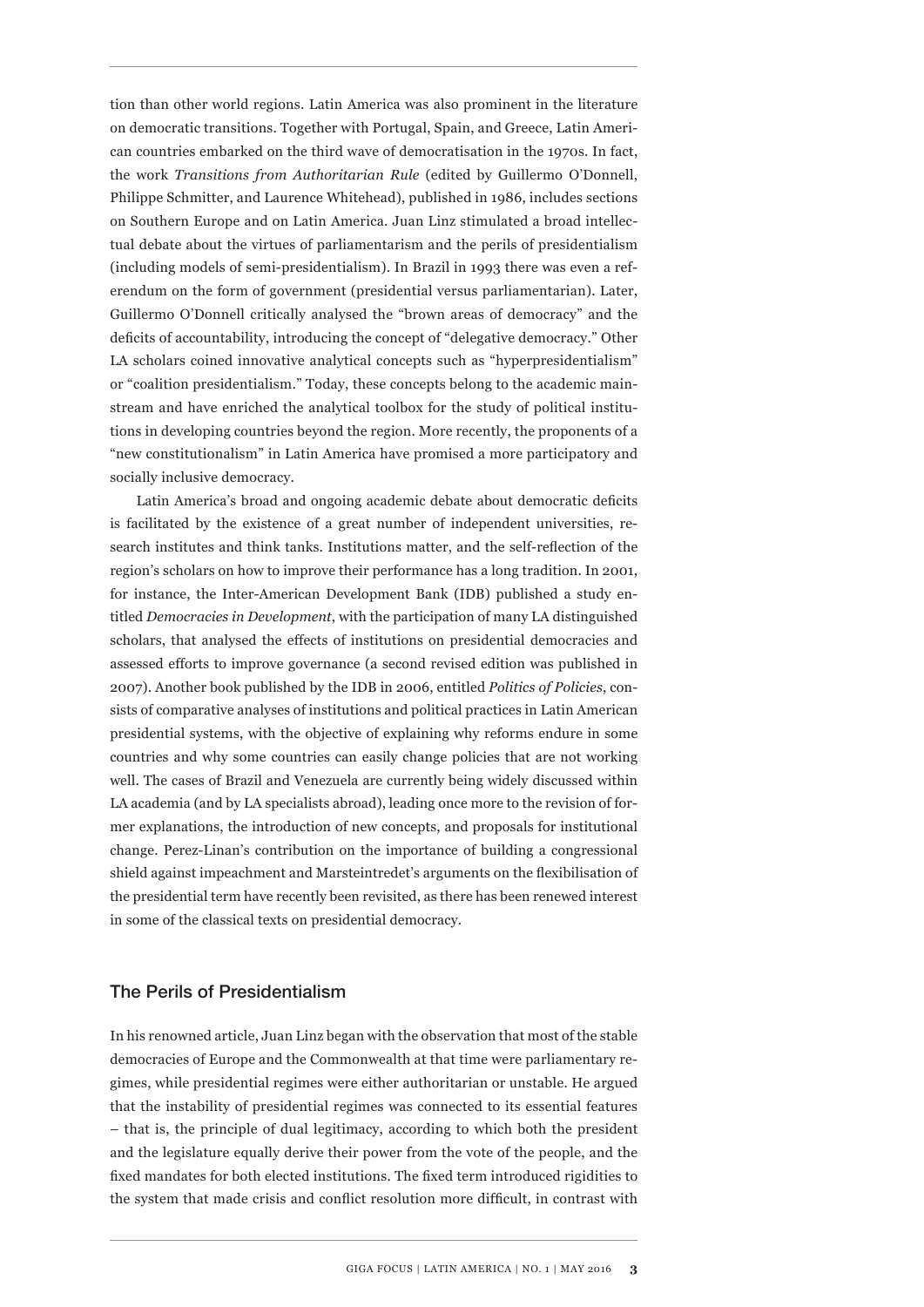the flexible solutions available to parliamentary regimes, including the dissolution of parliament, the vote of confidence, and the possibility of calling new elections. The direct election of the executive and legislative powers gave both president and congress direct, and dual, democratic legitimacy, thus inducing inter-institutional struggles and making it unclear which would prevail in the event of a conflict between the two. Linz further argued that the absence of majorities in congress, which increased the likelihood of deadlock, was a predictable consequence of these essential features of presidentialism.

However, Latin American presidential democracies survived since the third wave of transition initiated in the region in 1978, and the problems that Linz attributed to presidentialism turned out to be much less pervasive than previously thought. As early as the first part of the 1990s, academics pointed out that the potential risks that Linz had attributed to presidentialism actually concerned certain institutional constellations, especially the "difficult combination" of presidentialism with a multiparty system, where presidents might have difficulty gathering legislative support for their agendas. In such situations, whether presidents are able to overcome the shortage of legislative support or not is conditioned by institutional factors, such as the level of fragmentation of the party system or the constitutional authority of the executive, but it also depends heavily on their own strategic calculus. Presidents count on many constitutional powers to influence the legislative process (the so-called agenda-setting powers, including those to legislate unilaterally through decrees with the force of laws), but they use those powers differently. We have witnessed presidents who have resorted to them to govern alone, refraining from engaging in building majorities in congress and adopting imperial strategies that bypass the congress and the political parties sitting in it. And there have been presidents who have used unilateral resources in conjunction with a high degree of integration between the legislative and executive branches, mainly but not exclusively through the formation of cabinet coalitions.

## Coalition Presidentialism and Presidential Breakdowns

In practice, Latin American presidentialism has been coping with its intrinsic perils by innovating both politically and institutionally. First, Latin America has shown that stable multiparty coalitions can be built in presidential regimes, even if the country has a weakly institutionalised party system. "Coalition presidentialism" has therefore been a specific strategic response to the systemic constraints. Under this scheme, the directly elected president serves as a coalitional formateur and uses his/her appointment prerogatives to recruit ministers from other parties in order to foster the emergence of a legislative cartel that could support her/his proposals in congress. Successful cases of coalition presidentialism have occurred across the Latin American political landscape, from Brazil to Chile to Uruguay, and a flourishing literature has shown that coalitions have not necessarily been short-lived and ad hoc under presidential rule but have, rather, resembled those in parliamentary democracies. In Brazil, it has become routine for presidents to preside over successive government coalitions within their mandates to adjust their support in Congress. Alongside the distribution of cabinet posts, presidents have also used other mechanisms to solve conflicts among coalition members and maintain control of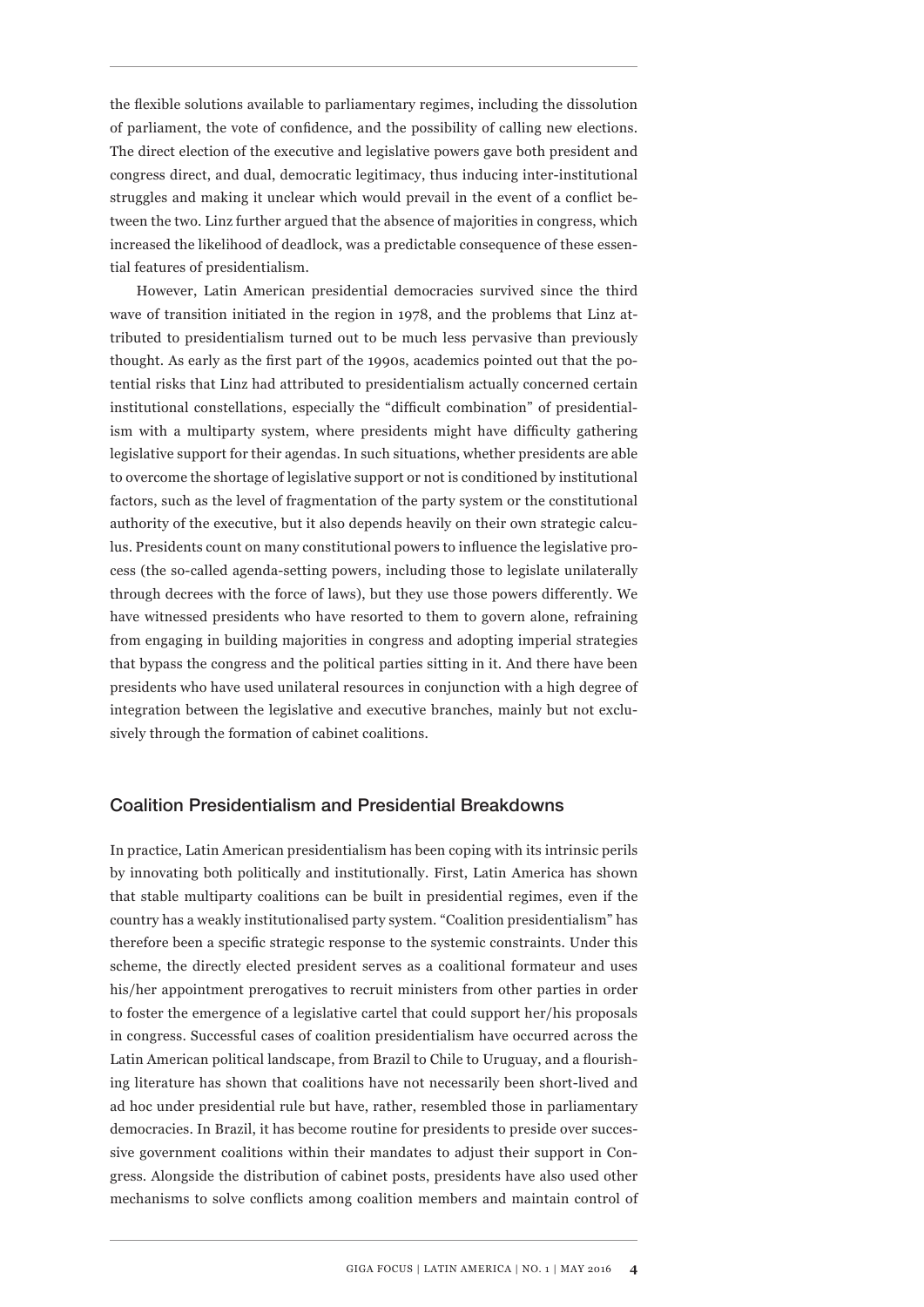the legislative process, such as their agenda-setting powers and pork-barrelling. The combination of all these features constitutes a model of government that departs significantly from the pure presidentialism found in the United States, which is unique and not representative of the whole group of presidential democracies.

This variant of Latin American presidentialism therefore demonstrates that coalitions are possible in presidential democracies, minority presidents are not necessarily weak, and a logic of confrontation does not always prevail in the inter-branch relations of presidential systems. However, coalition presidentialism presupposes a limited degree of political polarisation, which makes possible the cooperation between political parties across a broad ideological spectrum; a president who plays by the rules and recognises the limits of her/his status as a minority president; and a willingness to engage in power-sharing. Minority presidents may be tempted to use their wide emergency and agenda-setting powers to legislate alone, but this can get them into trouble.

Insufficient party support in congress can become a problem for presidents, particularly those facing other challenges (such as a tough economic situation, scandals, popular discontent, and public mobilisation) and exhibiting weak leadership. Due to the electoral character of the office, the president is central to the political system, so a perceived failure to fix the country's and the government's problems directly affects presidential popularity, diminishing the propensity to cooperate of parties in congress and, in the case of government coalitions, of coalition partners.

Last year President Otto Perez Molina from Guatemala, who faced serious accusations of corruption, resigned as a result of pressure from Congress and street protests; this year President Dilma Rousseff is facing the threat of impeachment. The fact is that, despite the rigidity of mandates under presidentialism, since the 1980s many presidents have been challenged and 17 presidents have actually been forced to make an extraordinary exit from power before the end of the constitutionally fixed term. These presidential interruptions or presidential breakdowns have not led to a rupture of the democratic order, as the original argument on the perils of presidentialism claimed, despite most certainly being the outcome of very conflictive political situations. Thus, the inter-institutional conflicts have led to a premature change in the presidency, an arguably innovative institutional feature of presidentialism in Latin America. Very often, presidents have resigned while facing the pressure, but they have also been directly dismissed by congress. These congressional solutions often bear a resemblance to the flexible solutions that parliamentary regimes implement to cope with crisis (namely, early elections, votes of no confidence, and congressional elections of the presidential successor). Even impeachment, which requires a special twothirds majority in the two chambers and is the exceptional conflict-resolution mechanism available in presidential constitutions, can resemble a vote of no confidence, as in the case of President Fernando Lugo's ousting from power in Paraguay.

On the bright side of the equation, the political and institutional innovations of Latin American presidentialism have provided mechanisms for dealing with interinstitutional conflicts and have avoided, with different intensities according to the case, the risks of democratic breakdown. On the shady side, the building and maintenance of congressional coalitions has proved to be demanding for presidents as well as for the political regime, and has not been exempt from clientelist and corrupt practices. The "fluid" use of certain constitutional mechanisms to dismiss the president has also proved disruptive in contexts of political polarisation.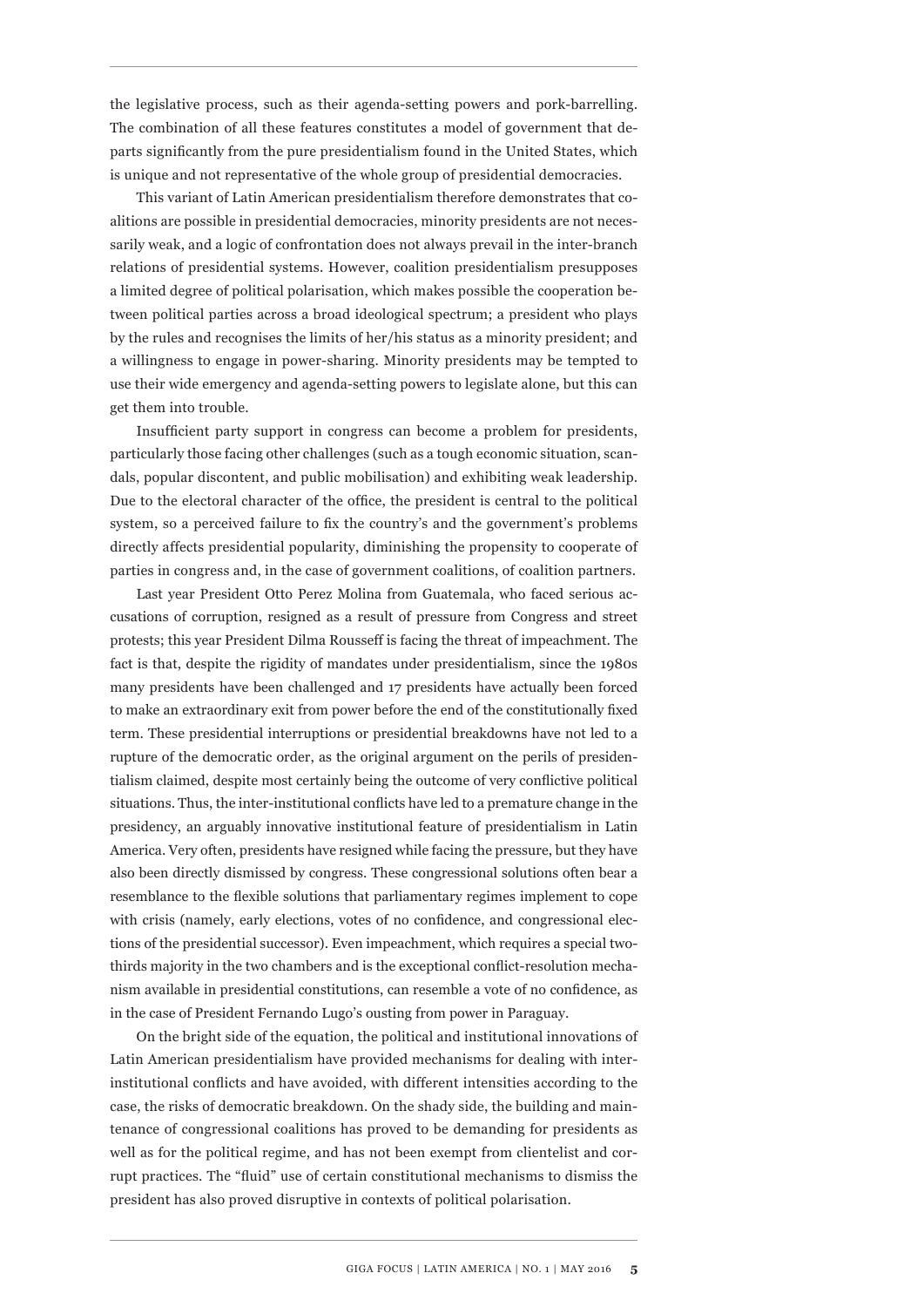## Coalition Presidentialism in Crisis: President Dilma Faces Impeachment

After more than 40 hours of speeches, late in the evening of Sunday, 17 April, Brazil's Chamber of Deputies voted on the impeachment of President Dilma Rousseff, with 367 of the 513 deputies backing the move. This was a comfortable majority beyond the two-thirds majority of 342 needed to advance the case to the upper house. Outside Congress, pro-impeachment protesters, dressed in green and yellow and draped in the national flag, celebrated. A fence separated them from the Dilma defenders, clothed in red. The deputies had 30 seconds each to justify their vote. Pro-Dilma voters invariably referred to the impeachment as an unjustified *golpe*  against the president. Pro-impeachment deputies voted based on an eclectic bunch of reasons far beyond the actual violation of the norm that caused the impeachment move – that is, the president's manipulation of accounts, last year, to make the fiscal deficit look smaller than it actually was.

The high number of votes in favour of the impeachment are not easy to understand without acknowledging the context. President Rousseff is suffering from extremely low popularity as a result of economic and political factors: the country is facing a serious recession, while inflation and the unemployment rate are both at approximately 10 per cent. The exposure of the Petrobras corruption affair, which involves the president's Workers' Party (PT), as well as its coalition partners and many others, has infuriated the public and motivated protests. Even though there is still no evidence that Rousseff was directly involved, many people believe she must have known what was going on. Due to these events, latent rivalries among coalition members have become apparent. As a matter of fact, the impeachment moved forward when relations between the PT and the PMDB, the major coalition partner that controls the vice presidency and the presidency of the two congressional chambers, fell apart. As Sergio Abranches, who once coined the concept of "coalition presidentialism," has put it, the impeachment is not a judicial process, but a political process within the procedural framework established by the constitution. While the interpretation of the actual causes of an impeachment will always invite legal controversy, the gist of the matter is that a president without a partisan shield in congress has little chance of surviving an impeachment. We have seen legislatures failing to impeach the guilty, and presidents against whom no evidence could be identified being ousted.

All Brazilian presidents since the transition have been exposed to the threat of impeachment, but only one attempt, 24 years ago, has succeeded – against Fernando Collor de Melo, the first popularly elected president in Brazil after 21 years of military rule. Collor's attempt to implement a radical economic agenda to combat inflation resulted in recession, unemployment, and popular dissatisfaction. He was a president without the backing of a significant party of his own, who governed with an imperial and confrontational style, and with little congressional support from other parties. Dilma Rousseff has the backing of her party (which is an important but nevertheless minority party within a highly fragmented Congress), but she no longer has a coalition behind her. The Brazilian Senate is currently in charge of assessing the merits of her impeachment. Her chances of survival are slim, if any.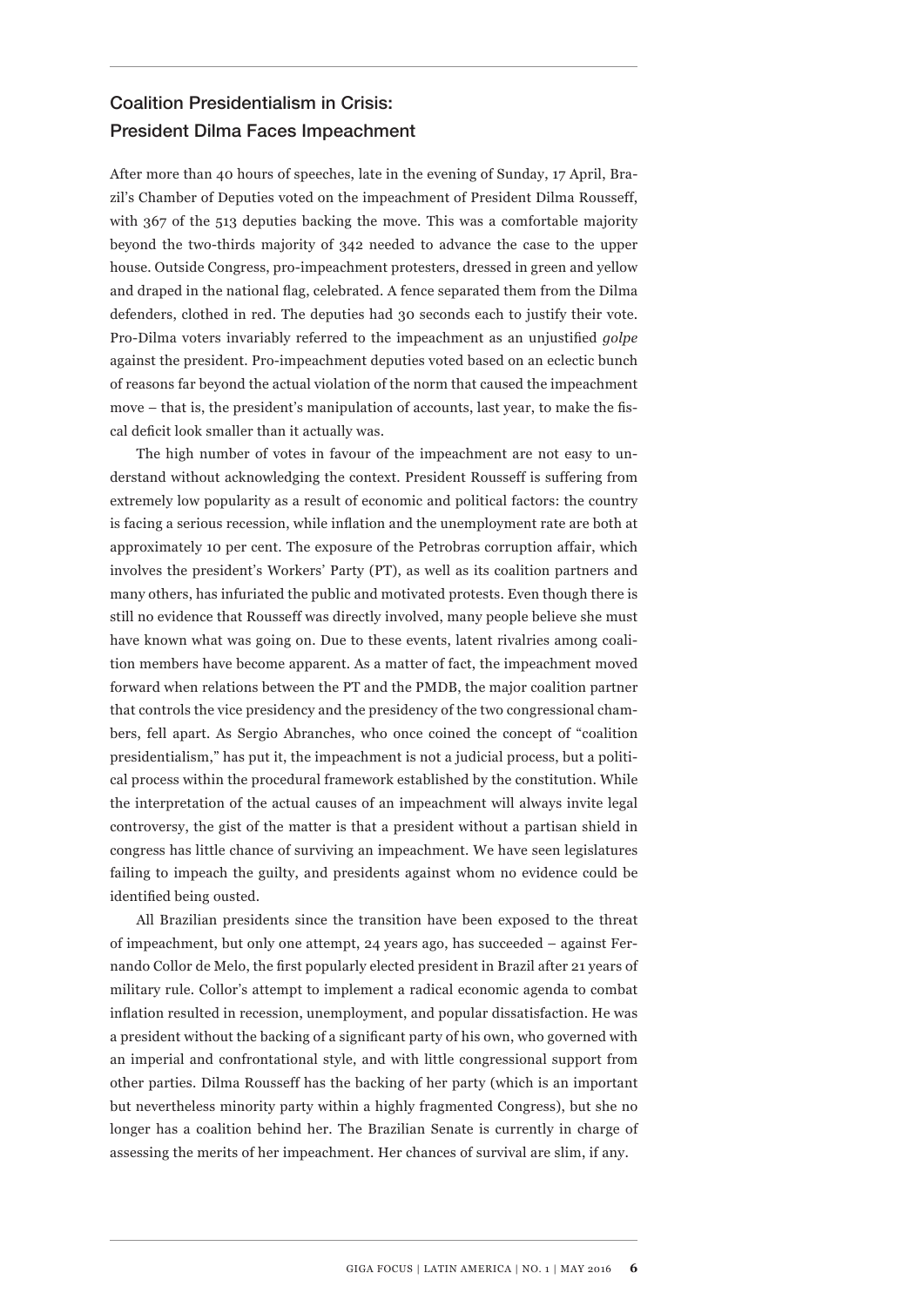## The Autocratic Face of Presidential Democracy: Back to the 1990s?

While coalition presidentialism renovated Latin American presidential democracy, giving it a consensual twist, there is also an autocratic tradition within the region that has never become extinct. By chance, the daughter of former Peruvian president Alberto Fujimori is currently one of the contenders in the run-off ballot to become the next president of Peru. Fujimori (together with Carlos Menem and Fernando Collor de Melo) provided inspiration for Guillermo O'Donnell's famous delegative democracy argument of the early 1990s. Delegative democracies empower an individual to be the embodiment and interpreter of the highest interests of the nation for a specific amount of time, in isolation from political institutions and organised interests. In these regimes, the weighty legacy of past authoritarian tendencies combined with a context of deep social and economic crisis results in the exalted status of the presidency and weak and heavily manipulated legislative and judicial branches. Carlos Nino's "hyperpresidentialism" is another term coined during those years. It emphasises the superiority of the executive, which is enshrined in the constitution, and the excessive use of unilateral mechanisms in the adoption of decisions. All three presidents were similar in this regard, but it was Fujimori who mounted an *auto-golpe* in response to congressional resistance to approving his neo-liberal plan of reforms. Through a decree he dissolved Congress, gave the executive all legislative powers, and suspended much of the constitution. New elections were called and a new constitution enacted, according to which Congress became unicameral and largely dominated by Fujimori's supporters.

Unlike Fujimori, President Menem enjoyed the support of his party, Peronism, which held favourable majorities in the two chambers of Congress over two presidential terms. Menem demonstrated that he was a high-risk politician, ready to act on the margins of the constitution by using *decretismo* or packing the Supreme Court. But his parallel ability to work with his party and his party's allies at the congressional level was key to the success of an ambitious policy programme and the persistence of his leadership over a prolonged period of time.

Presidents prone to unilateral excursions enjoying strong political backing have populated the regional landscape – for instance, as part of the pink tide during the first decade of this century. Hugo Chávez, Rafael Correa, and Evo Morales have also exemplified a delegative and hyperpresidential style of government, notwithstanding their participatory discourses. Their constitutions, embraced in the wave of "new constitutionalism," are very much in line with old school Latin American presidentialism in this regard. Latin American political institutions and constitutions are not at all static, but some elements have proved to be more resilient than others. Since the beginning of the current democratic period in 1978, 16 new constitutions have been promulgated (mostly in the 1980s and 1990s). Moreover, a total of 275 constitutional amendments were made between 2000 and 2015, a period during which only three new constitutions came into force. While LA constitutions have become more inclusive and have embraced more social and participatory rights, some authors, such as Roberto Gargarella, argue that the "engine room of the constitution" has not changed much. The engine room consists of the power-granting provisions of the constitution that determine the relative authority of political institutions and actors. It is interesting that although presidential agenda-setting power has very often been increased, in many cases the power of congress and the judiciary has been expanded as well. The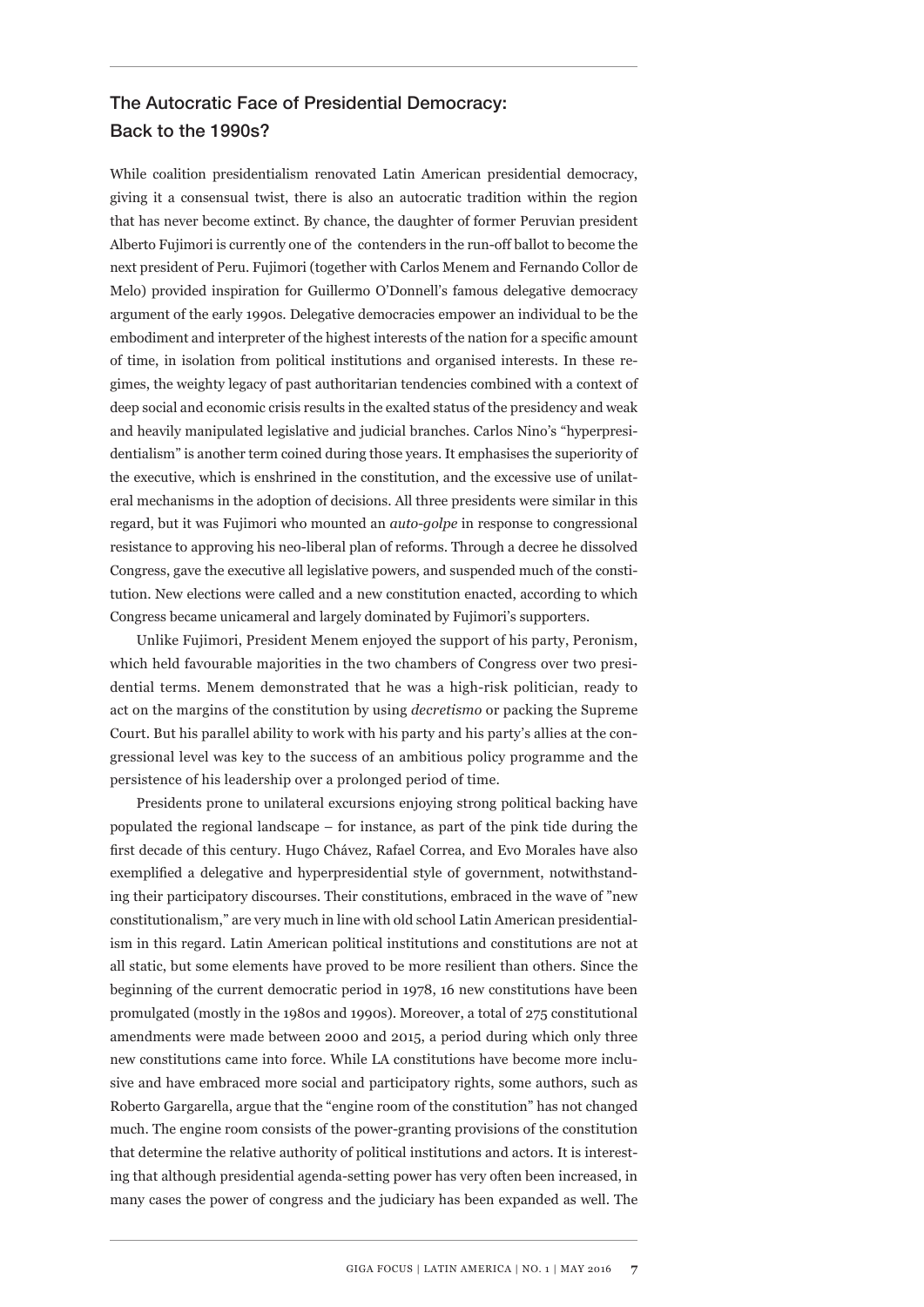effects of these contradictory reforms depend to a great extent on the political majorities. A president with a large majority can use his/her power to neutralise congress and the judiciary. A minority president may become beleaguered by an oppositional majority. This is a real possibility because through electoral reforms Latin American party systems have become more inclusive, and fragmented. Moreover, the now constitutionally empowered judiciary is another actor with potential veto power.

#### Venezuela: The Authoritarian Face of Presidentialism

After the government of Venezuelan president Maduro was defeated in the legislative elections in December 2015, the governmental majority in the outgoing Congress enhanced the partisan control of the Supreme Court and appointed 13 new judges by blatantly violating the constitution. The Supreme Court has since proved to be a tremendous functional instrument for serving the executive and disempowering the opposing Congress. First, the court called into question the status of three congressional representatives who would have given the opposition a two-thirds majority in Congress (the necessary majority to pass constitutional amendments or to convene a constitutional assembly). Second, it reinterpreted the constitution to limit Congress's oversight and control powers, and it invalidated legislation (such as an amnesty law for convicts seen as political prisoners by the opposition) with political-ideological arguments. Third, it corroborated the president's power to legislate by decree, notwithstanding Congress's refusal to prolong the delegation of powers to the president.

We interpret this behaviour as a constitutional coup engineered by the president in cooperation with the Supreme Court. Javier Corrales coined the concept of "autocratic legalism", a ruling strategy that has a long tradition in Latin America. The dictum "for my friends, everything; for my enemies, the law" has been attributed to former Brazilian president Getulio Vargas. The tendency to use the law in a partisan and biased way against political adversaries has always remained alive. Recently, the tendency of politically submissive supreme courts to modify or reinterpret the constitution has re-emerged in Nicaragua and Honduras, where the Supreme Court in each case has invalidated constitutional stone clauses that prohibited presidential re-election. In both cases the court rulings favoured the incumbent presidents. The case of Daniel Ortega of Nicaragua exemplifies the traditions of personalism and *caudillismo*. He first became a revolutionary leader to topple a personalistic authoritarian dictatorship, then evolved from an autocratic revolutionary to an actor playing by the rules of the democratic game, only to end up as a personalistic ruler in a democracy with strong authoritarian traits.

With regard to Venezuela, Maduro did not really change the political logic of the Bolivarian regime. During the presidency of Hugo Chávez and at the beginning of the Maduro presidency, the government party controlled the executive, the legislature, and the judiciary. Therefore, there were no conflicts between the different state powers. While autocratic tendencies were evident during the Chávez presidency, they could still be interpreted as being within the domain of a "delegative democracy" with a strong plebiscitary component. Maduro then crossed the line in the direction of authoritarianism. This explains why, for the moment, he is prevailing in the conflict and standoff with Congress. Under democratic conditions, Congress is generally the institution that holds the strongest position in the event of conflict.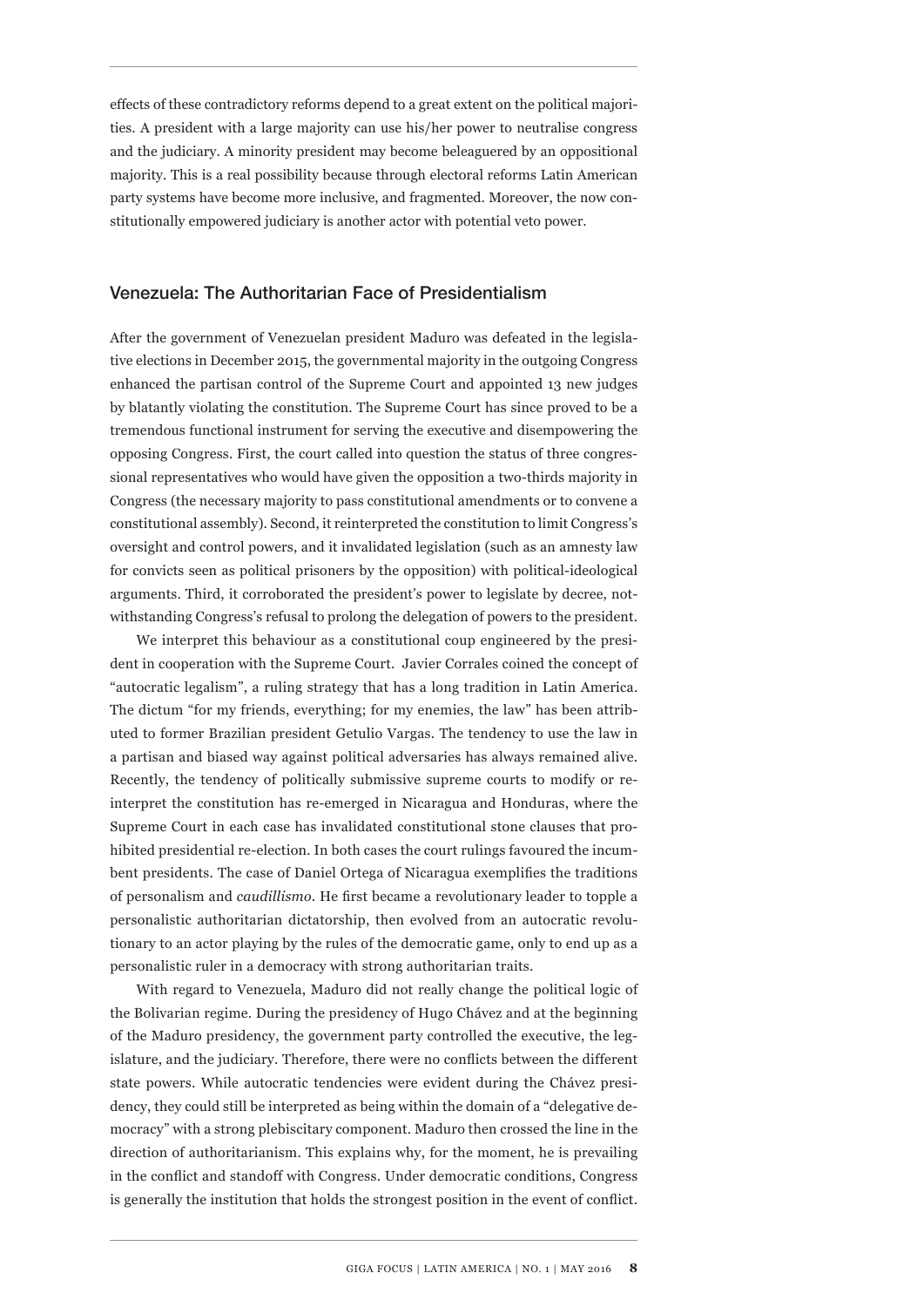## It's the Economy, Stupid

As Bill Clinton's campaign slogan against incumbent George Bush during a period of economic recession proclaimed, it is the economy that explains – at least in part – why two incumbent Latin American presidents are in trouble. Political crises do not evolve in a socio-economic vacuum. In Brazil and Venezuela the economic downturn has fuelled the presidents' loss of support among the citizens. Although the governing PT in Brazil is deeply enmeshed in the corruption morass, the same is true for some of the principal adversaries of President Rousseff in the PMDB, until recently the main partner of her coalition. But it is in the context of an economic slump and social polarisation about distributional issues that a coalition to impeach the president has been cemented. However, while the impeachment may bring about a temporary solution to the political stalemate, the IMF forecast of negative growth of -3.8 per cent in Brazil for the current year and zero growth for next year means there is no easy way out of either the political or the economic crisis. Moreover, politics is now much more polarised and adversarial than during the past 20 years. In Venezuela, the economic crisis is even worse, with the economy shrinking by 8 per cent and an inflation rate of up to 500 per cent. By ignoring the verdict of the electorate in December and by subsequently disempowering Congress, the government has clearly crossed the line between a defective democracy and an authoritarian regime. It is quite difficult to predict how the political stalemate, the partisan polarisation, and the economic crisis in Venezuela can be overcome. Perhaps this will necessitate external pressure and support. In the context of Latin America's economic slowdown, it appears that the period of fine-weather democracy may be coming to an end and that some of the "perils" and less pleasant traits of presidential democracy may resurge.

## For a More Sincere Solution to Gridlock

Presidentialism is here to stay. The probability of a blanket change to parliamentary democracy is close to zero; worldwide, the preferred type of democracy, (whether presidential or parliamentary), is quite entrenched. Therefore, the structural challenges of presidential democracy will also not disappear. There is always the risk of political gridlock when the president has no majority in parliament. Two extreme solutions have frequently emerged in Latin America when a political stalemate has emerged: either the president has prevailed, by bypassing or even dissolving congress, or the congress has carried the day by unseating the president. Both ways out of crisis result in a short-term solution to the stalemate, but in both cases there is a risk of future costs for democracy. We believe that the risks are higher in the first case, because a presidential triumph may lead to an authoritarian variant, the unlimited concentration of power in the hands of the head of the executive. Meanwhile, a triumph on the part of the congressional majority may increase political polarisation, because the presidential party will invariably argue that congress is defrauding those who voted for the president or, in other words, is reversing the result of the presidential elections.

In part, political polarisation is connected to the fact that impeachment concerns the president's violation of norms or his/her misconduct in office. In reality, though, it is the size of the presidential majority that determines his/her fate. This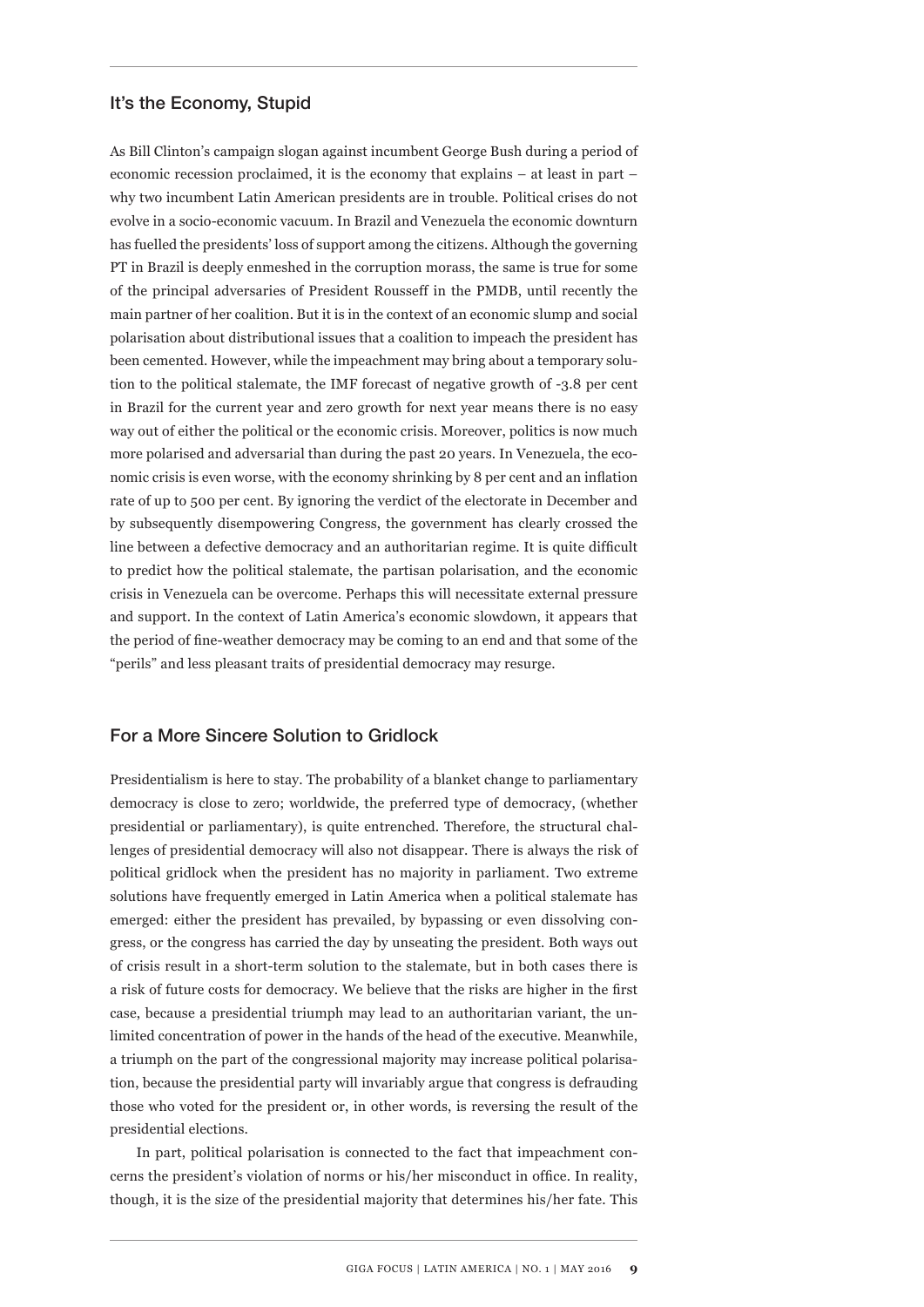was clearly the case in Paraguay against President Lugo, and it is now the case in Brazil with President Rousseff, where the causes of the impeachment have generated enormous controversy. It would probably be more honest if LA constitutions substituted impeachments with votes of non-confidence with special majorities. The political debate would then be framed less in normative terms (questioning the moral integrity of the incumbent president) and more in political-programmatic and power-related terms, which often constitute the background to impeachments. Admitting such a semi-presidential solution into the constitution would better reflect what is going on in practice. But if a presidential regime is tilting towards authoritarianism (as in Venezuela), the institutional design loses significance as such. In such a case, the international community should consider undertaking action.

The intrinsic risks of presidentialism as well as the Latin American political and institutional innovations to cope with them are relevant for policymakers and scholars beyond this region. After all, presidential and semi-presidential regimes have extended to all other world regions with the third wave of democratisation. When democracy becomes the only game in town, situations of gridlock are very likely in presidential regimes. The extreme solutions *a la latina* have proved to be costly but still better than the return to authoritarian rule that was frequently the case in the past.

#### **References**

- Abranches, Sergio (2016), O consenso impossível e o agravamento da crise no presidencialismo de coalizão, in: *ecopolitica*, 18 April, www.ecopolitica.com. br/2016/04/18/o-consenso-impossivel-e-o-agravamento-da-crise-no-presiden cialismo-de-coalizao (2 May 2016).
- Bertelsmann Stiftung (ed.) (2016), *Transformation Index BTI 2016*, Gütersloh: Verlag Bertelsmann Stiftung.
- Corrales, Javier (2015), Autocratic Legalism in Venezuela, in: *Journal of Democracy*, 26, 2, 37–51.
- Gargarella, Roberto (2013), *Latin American Constitutionalism, 1810–2010: The Engine Room of the Constitution*, Oxford: Oxford University Press.
- Inter-American Development Bank (IDB) (2006), *The Politics of Policies: Economic and Social Progress in Latin America*, New York, NY: IDB.
- Linz, Juan J. (1990), The Perils of Presidentialism, in: *Journal of Democracy*, 1, 1, 51–69.
- Linz, Juan, and Alfred Stepan (eds) (1978), *The Breakdown of Democratic Regimes*, Baltimore, MD: Johns Hopkins University Press.
- Marsteintredet, Leiv, and Einar Berntzen (2008), Reducing the Perils of Presidentialism in Latin America through Presidential Interruptions, in: *Comparative Politics*, October, 41, 83–101.
- Nino, Carlos (1996), Hyperpresidentialism and Constitutional Reform in Argentina, in: Arend Lijphart and Carlos H. Waisman (eds), *Institutional Design in New Democracies: Eastern Europe and Latin America*, Boulder, CO: Westview Press.
- O'Donnell, Guillermo (1973), *Modernization and Bureaucratic-Authoritarianism: Studies in South American Politics*, Berkeley, CA: University of California, Institute of International Studies.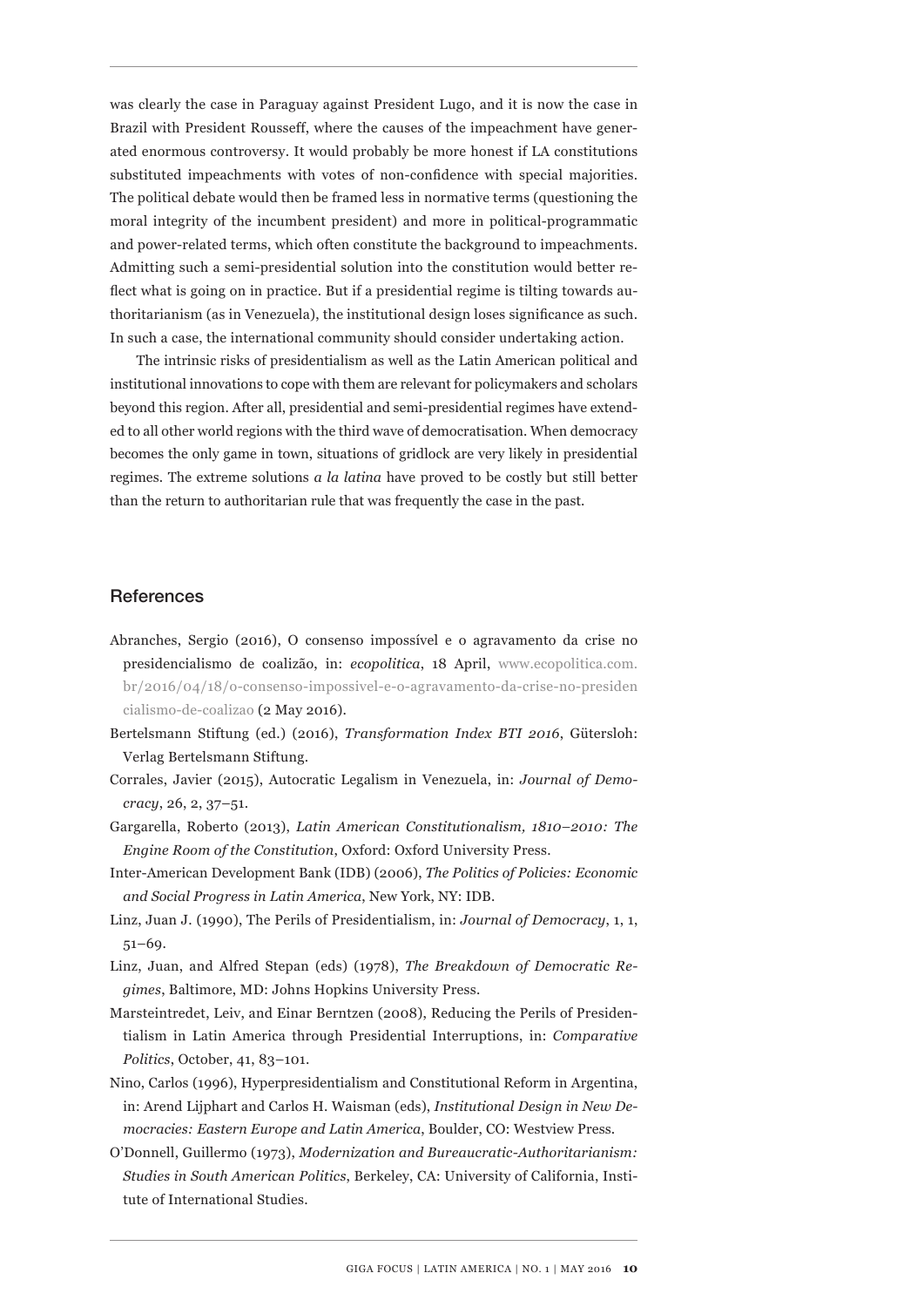O'Donnell, Guillermo (1994), Delegative Democracy, in: *Journal of Democracy*, 5, 1, 55–69.

- O'Donnell, Guillermo (2004), Why the Rule of Law Matters, in: *Journal of Democracy*, 15, 4, 32–46.
- O'Donnell, Guillermo, Philippe C. Schmitter, and Laurence Whitehead (eds) (1986), *Transitions from Authoritarian Rule*, Baltimore, MD: Johns Hopkins University Press.
- Payne, J. Mark, et al. (2001), *Democracies in Development: Politics and Reform in Latin America*, New York, NY: IDB.
- Perez-Linan, Anibal (2007), *Presidential Impeachment and the New Political Instability in Latin America*, Cambridge: Cambridge University Press.

## The Authors

Dr. Mariana Llanos is a lead research fellow at the GIGA Institute of Latin American Studies and head of GIGA's Accountability and Participation Research Programme. Her research focuses on the area of comparative political institutions, and particularly presidentialism, presidential studies, and judicial politics.

mariana.llanos@giga-hamburg.de, www.giga-hamburg.de/en/team/llanos

Prof. Dr. Detlef Nolte is the vice president of the GIGA, the director of the GIGA Institute of Latin American Studies, and a professor of political science at the University of Hamburg. He heads the Arbeitsgemeinschaft Deutsche Lateinamerikaforschung (ADLAF). His research interests include political institutions, regional cooperation, and the international relations of Latin America.

detlef.nolte@giga-hamburg.de, www.giga-hamburg.de/en/team/nolte

## Related GIGA Research

The functioning of presidential systems and the relations between state institutions in new democracies are investigated within the GIGA's Accountability and Participation Research Programme, particularly within the Democratic Institutions Research Team. The RT analyses, among other topics, problems of horizontal accountability, and aims to determine the extent to which powerful executives are checked by other institutions such as courts and legislatures.

## Related GIGA Publications

- Llanos, Mariana, and Leiv Marsteintredet (2010), Ruptura y continuidad: La caída de "Mel" Zelaya en perspectiva comparada, in: *América Latina Hoy*, 55, 173–197. Llanos, Mariana, and Leiv Marsteintredet (eds) (2010), *Presidential Breakdowns in Latin America: Causes and Outcomes of Executive Instability in Developing Democracies*, New York: Palgrave.
- Llanos, Mariana, Detlef Nolte, and Cordula Tibi Weber (2012), *Paraguay: Staatsstreich oder "Misstrauensvotum"?*, GIGA Focus Lateinamerika, 8, www.gigahamburg.de/de/publication/paraguay-staatsstreich-oder-misstrauensvotum.